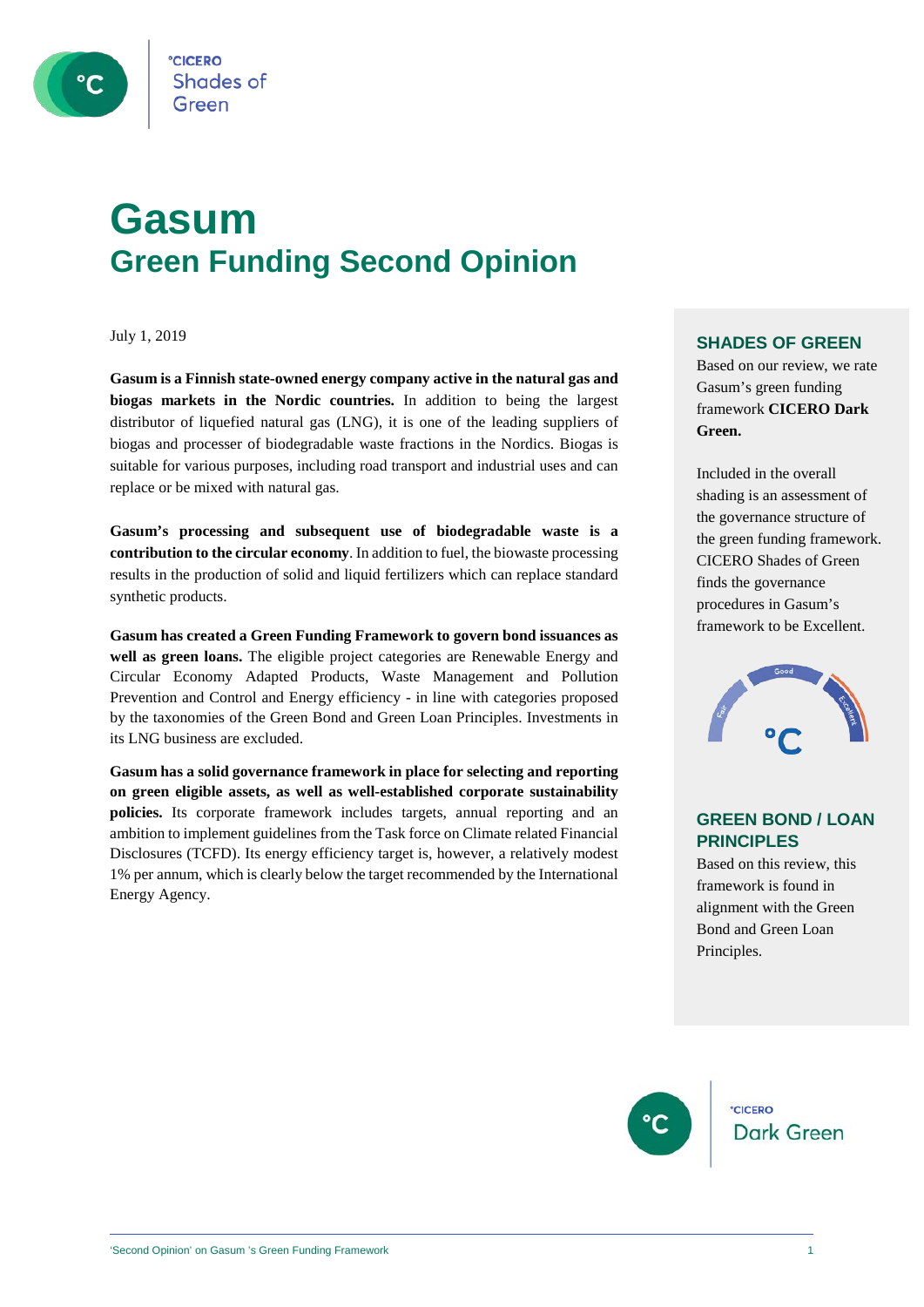

# **Contents**

| 1              |                                                                                                        |    |
|----------------|--------------------------------------------------------------------------------------------------------|----|
|                |                                                                                                        |    |
| $\overline{2}$ | Brief description of Gasum's green funding framework and related policies __________________________ 4 |    |
|                |                                                                                                        |    |
|                |                                                                                                        |    |
|                |                                                                                                        |    |
|                |                                                                                                        |    |
|                |                                                                                                        |    |
| 3              |                                                                                                        |    |
|                |                                                                                                        |    |
|                |                                                                                                        |    |
|                |                                                                                                        |    |
|                |                                                                                                        |    |
|                |                                                                                                        |    |
|                |                                                                                                        |    |
|                |                                                                                                        | 11 |
|                |                                                                                                        | 11 |
|                |                                                                                                        | 12 |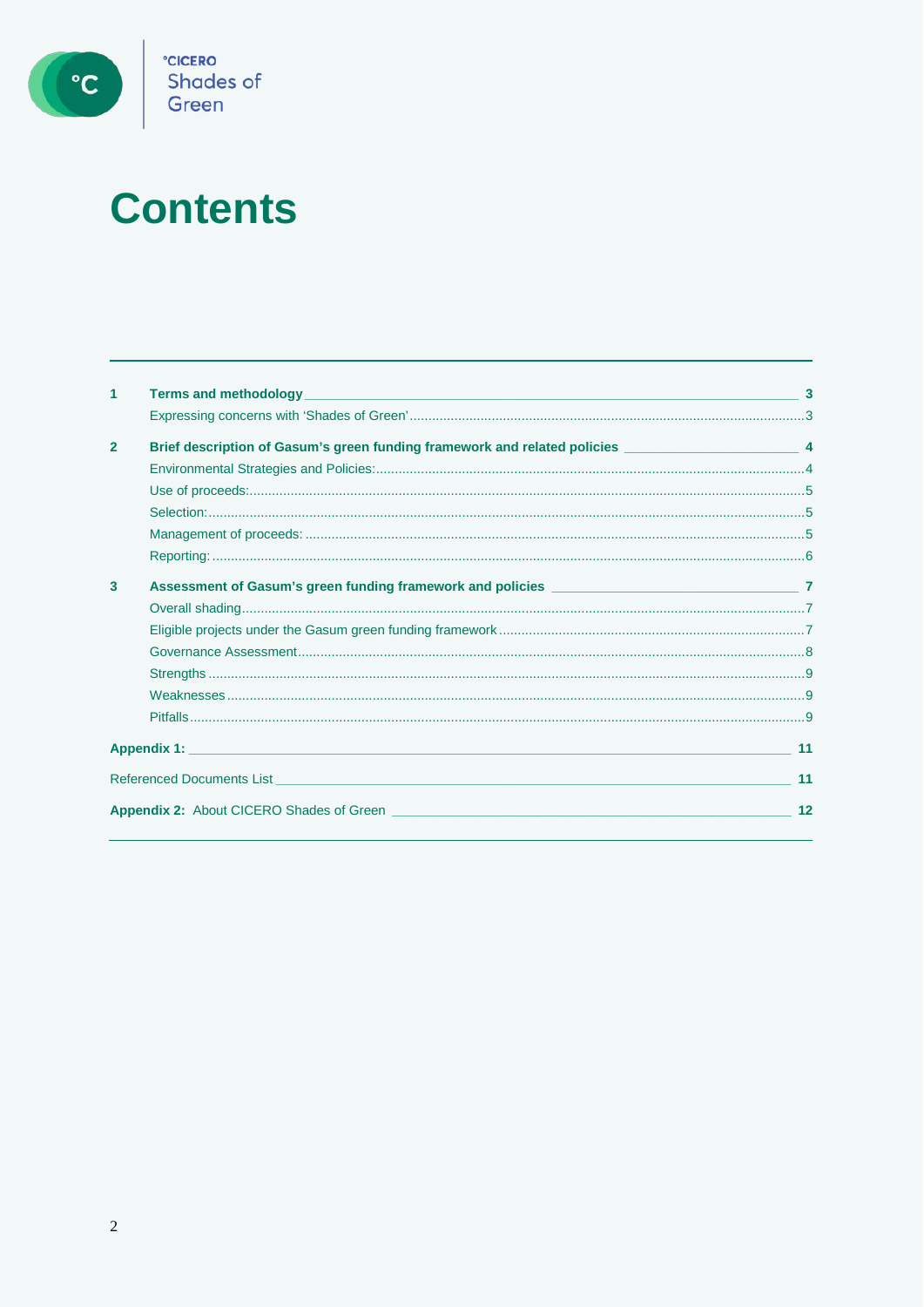

## **1 Terms and methodology**

This note provides CICERO Shades of Green's (CICERO Green) second opinion of Gasum 's Green Funding Framework dated **June 2019.** This second opinion remains relevant to all green bonds and loans issued under this framework for the duration of three years from publication of this second opinion, as long as the framework remains unchanged. Any amendments or updates to the framework require a revised second opinion. CICERO Green encourages the client to make this second opinion publicly available. If any part of the second opinion is quoted, the full report must be made available.

The second opinion is based on a review of the framework and documentation of the issuer's policies and processes, as well as information gathered during meetings, teleconferences and email correspondence with the issuer. Second opinions are restricted to an evaluation of the mechanisms or framework for selecting eligible projects at a general level. CICERO Green is not responsible for an institution's implementation of a framework, nor does it guarantee or certify the climate effects of investments in eligible projects.

#### **Expressing concerns with 'Shades of Green'**

CICERO Green second opinions are graded dark green, medium green or light green, reflecting a broad, qualitative review of the climate and environmental risks and ambitions of the green funding. The shading methodology aims to provide transparency to investors that seek to understand and act upon potential exposure to climate risks and impacts. Investments in all shades of green projects are necessary in order to successfully implement the ambition of the Paris agreement. The shades are intended to communicate the following:



Sound governance and transparency processes facilitate delivery of issuer's climate and environmental ambitions laid out in the framework. Hence, the governance aspects are carefully considered and reflected in the overall shading of the green funding framework. CICERO Green considers four factors in its review of an issuer's governance processes: 1) the policies and goals of relevance to the green funding framework; 2) the selection process used to identify and approve eligible projects under the framework, 3) the management of proceeds and 4) the reporting on the projects to investors. Based on these factors, we assign an overall governance grade: Fair, Good or Excellent.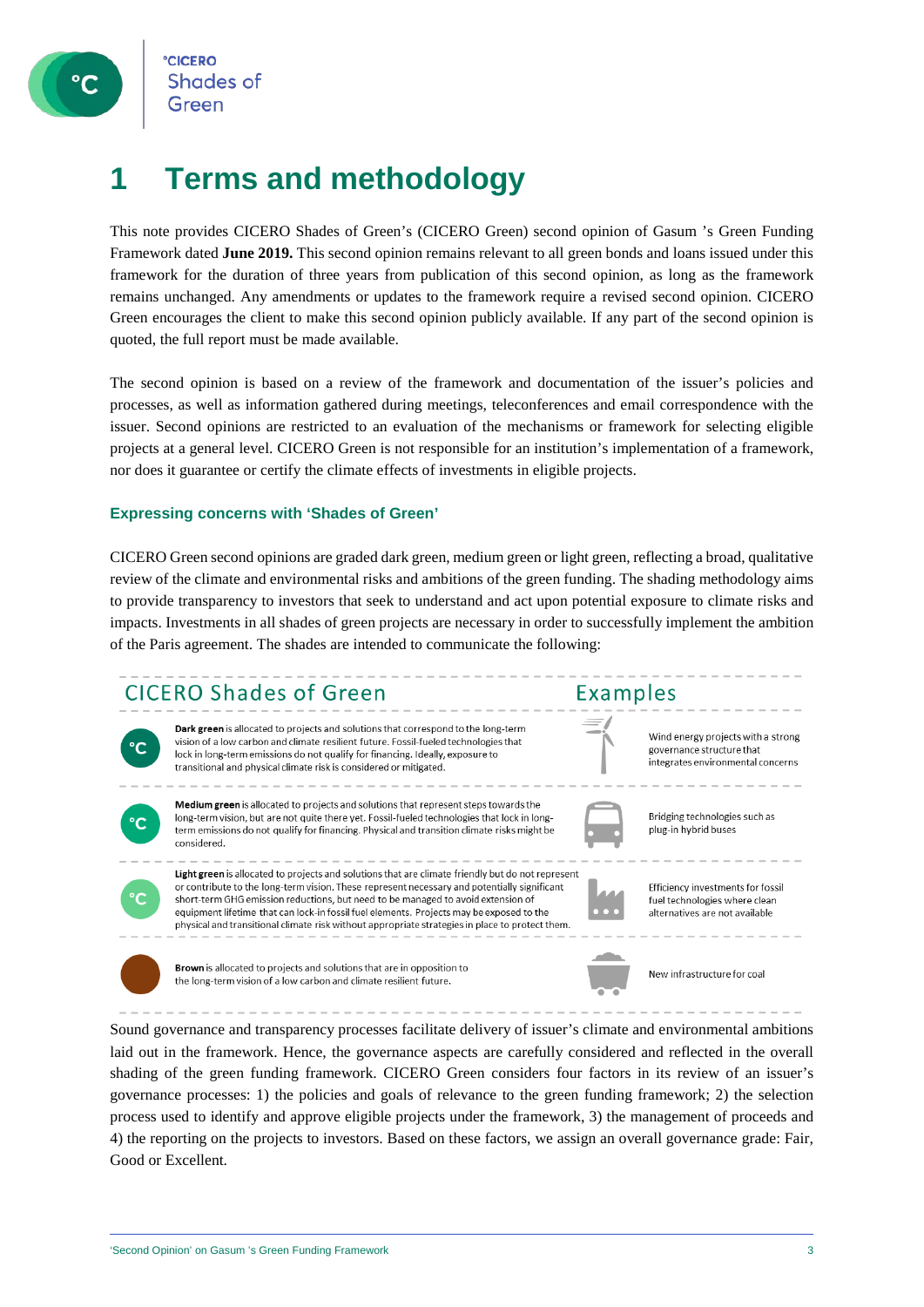

 $\degree$ C

## **2 Brief description of Gasum's green funding framework and related policies**

Gasum is a Finnish energy company founded in 1994. The company offers energy for road and maritime transport, as well as for industry and energy production.

Gasum's mission is 'cleaner energy' and it sees itself as part of the transition to a low-carbon and climate friendly future. It is the largest liquefied natural gas (LNG) actor in the Nordic market. Natural gas is a transition fuel in the transport market where it represents a low-emission alternative to diesel in the near term – especially in maritime transport and heavy-duty road transport. Production of compressed biogas (CBG) and liquefied biogas (LBG) and distribution of compressed natural gas (CNG) are other components of the company's clean energy strategy.

The Gasum Group has around 350 employees in Finland, Norway and Sweden. The company's revenues in 2018 totaled EUR 1,177 million. Gasum is a fully state-owned company.

#### **Environmental Strategies and Policies:**

Gasum has a corporate responsibility program which steers its operation in the three Nordic countries in which it operates. Its sustainability program addresses six themes: safety and security, climate change mitigation, circular economy, access to gas, responsible business, and people. Gasum's most significant environmental impacts are air emissions, energy consumption, utilization of waste and wastewater, odor nuisances, and adverse environmental impacts caused during project construction. Objectives are set for each sustainability theme and progress is monitored through an annual Corporate Responsibility Report and quarterly Interim Reports.

Gasum's overall greenhouse gas emissions increased by 42% between 2017 and 2018 (scope 1). Contributing aspects to the increase included changes in company structure (full acquisition of Skangas subsidiary), higher use of compressors, and flaring of gas. Methane is a potent GHG and make up 17 % of Gasum's GHG emissions. The company monitors and manages emissions through protocols (ISO standard) and reporting. When selecting projects, methane emissions are one of the selection criteria. Gasum's overall emissions in 2019 are likely to be similar to 2018 levels, however plans to divest the grid business in 2020 will lead to significantly lower Scope 1 emissions. The company believes its emissions will decrease over time as it ramps up its biogas production.

In 2018, the electricity supply for its operations became 100% renewable. Gasum supports the Sustainable Development Goals and has identified and aligned its business objectives with those that are relevant to the business (7).The company has a Code of Conduct, Corporate governance rules, and certified integrated management systems (ISO, OHSAS) to which all employees are subject. When choosing suppliers, the use of ecolabel products is taken into consideration. Gasum is a member of the Ecolabelling Network for Sustainable Procurement. The CEO carries the responsibility with the whole management team for the successful implementation of the company's corporate responsibility program.

Climate-related risks and opportunities are part of the company's HSEQ (health, safety, environment and quality) initiatives for this year. The company does not currently follow TCFD guidance but is strongly considering adopting it in the near future.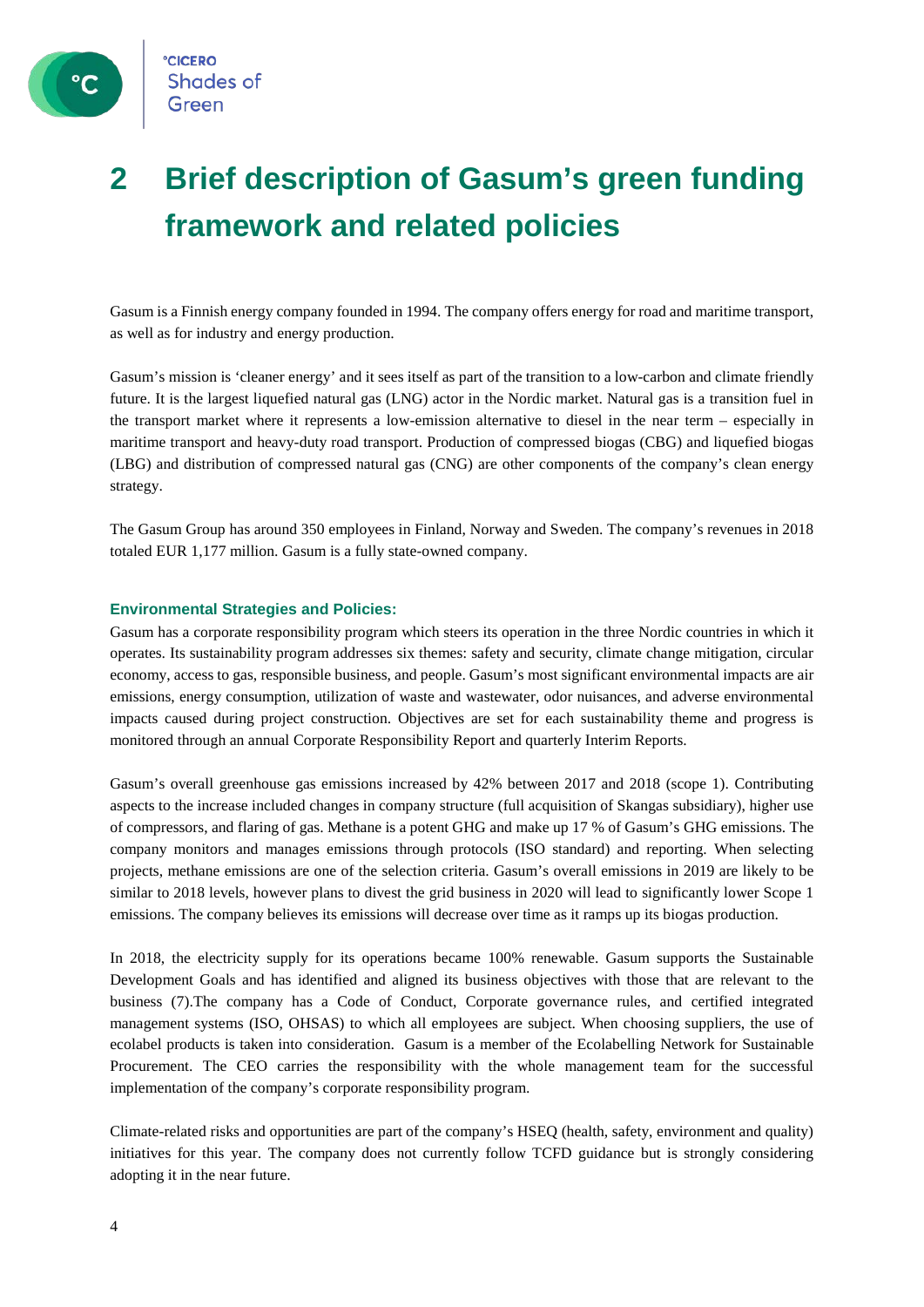#### **Use of proceeds:**

An amount equal to the net proceeds of the Green Funding will be used to finance or refinance eligible investments and operations that have been evaluated and selected by Gasum in accordance to this Green Funding Framework. The company currently suggests that approximately 60% of the proceeds will go towards refinancing.

The eligible project categories are Renewable Energy and Circular Economy Adapted Products, Waste Management and Pollution Prevention and Control, and Energy efficiency - in line with categories proposed by the Green Bond and Loan Principles.

#### **Selection:**

The selection process is a key governance factor to consider in CICERO Green's assessment. CICERO Green typically looks at how climate and environmental considerations are considered when evaluating whether projects can qualify for green finance funding. The broader the project categories, the more importance CICERO Green places on the governance process. The issuer will adhere to the following selection process for green eligible assets:

- Gasum business units (Portfolio Management and Trading, Biogas and Traffic) will propose potential green assets from new/existing projects
- Gasum Investment and Responsibility Council evaluates eligibility of proposals according to eligibility criteria and removes projects that do not meet the criteria
- Gasum Investment and Responsibility Council verifies the eligibility of remaining assets and presents the potential green assets to Gasum Board of Directors for final approval
- Gasum Board of Directors provides final approval and has the final veto right

The overall selection and evaluation process is governed by the Gasum Investment and Responsibility Council, comprising group and division representatives, CEO, Sustainability manager and headed by the CFO.

#### **Management of proceeds:**

CICERO Green finds the management of proceeds of Gasum to be in accordance with the Green Bond Principles. Gasum will establish a Green Funding Register for the purpose of monitoring the Green Assets and the allocation of proceeds. The Green Funding Register will form the basis for the impact reporting as well.

An amount equal to the net proceeds of the Green Funding will be earmarked for allocation in the Green Funding Register in accordance with Gasum's Green Funding Framework.

Gasum will maintain an aggregate amount of assets in the Green Funding Register that is at least equal to the aggregate net proceeds of all outstanding Gasum Green Funding. There may be periods when a sufficient aggregate amount of Green Assets has not yet been allocated to the Green Funding Register to fully cover the proceeds of each Green Funding instrument, either as the result of changes in the composition of Green Assets or the issue of additional Green Funding instruments.

Any portion of the net proceeds of Green Funding that have not been allocated to Green Assets in the Green Funding Register will be held in accordance with Gasum's normal liquidity management policy for general corporate purposes (cash and short-term money market instruments).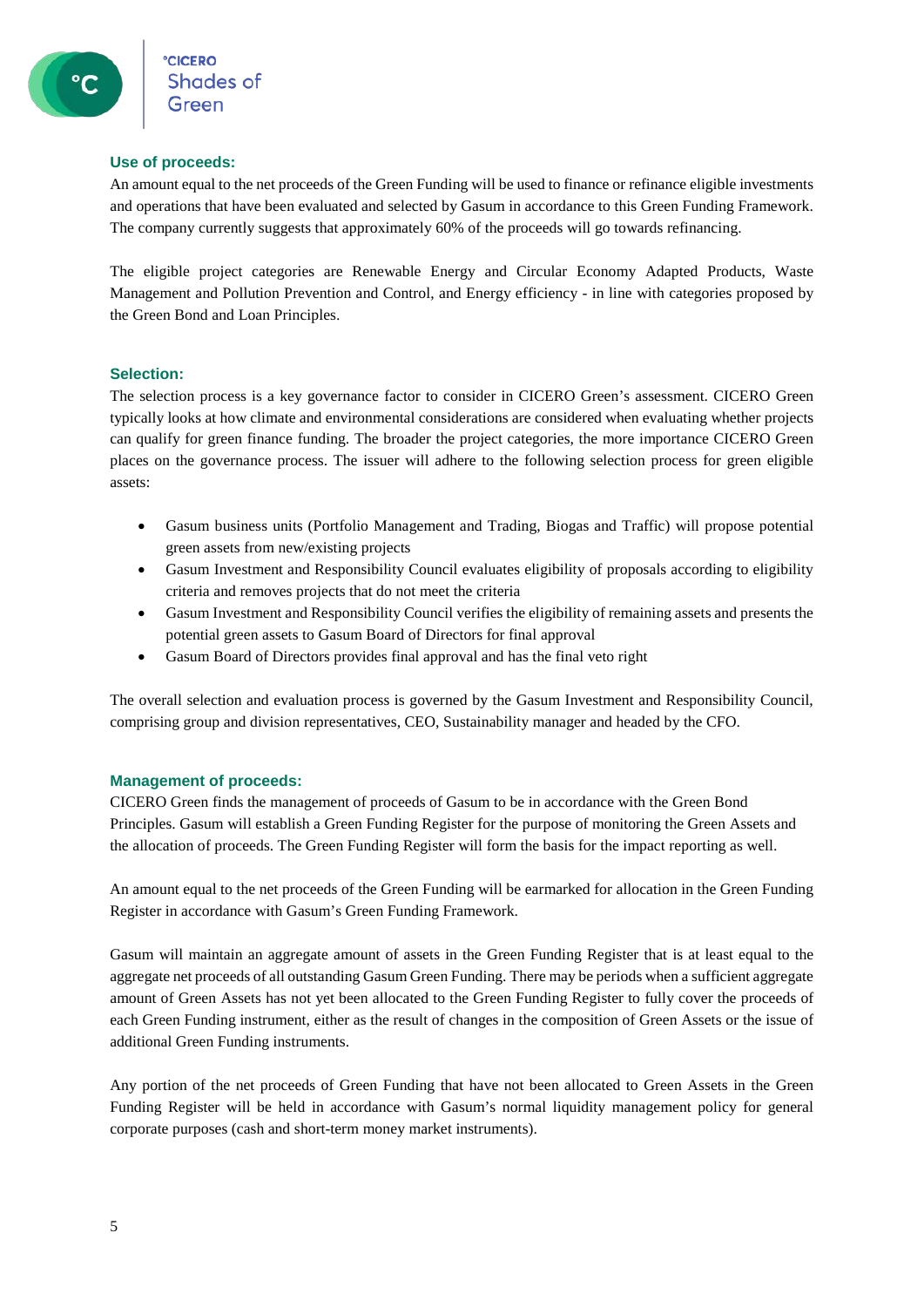#### **Reporting:**

Transparency, reporting, and verification of impacts are key to enable investors to follow the implementation of green funding programs. Procedures for reporting and disclosure of green funding investments are also vital to build confidence that green funding is contributing towards a sustainable and climate-friendly future, both among investors and in society.

Gasum will annually publish an Impact Report that aims to provide:

- The amount of net proceeds that have been allocated within each eligibility criteria (category level)
- The remaining balance of net proceeds which have not yet been allocated to Green Assets (if any)
- Environmental impacts (energy savings and CO<sub>2</sub> savings/avoidance) financed through Green Funding instruments

The impact report will include the methodology used in impact calculations. Gasum is considering having the impact report externally assured. It will be published on Gasum's website.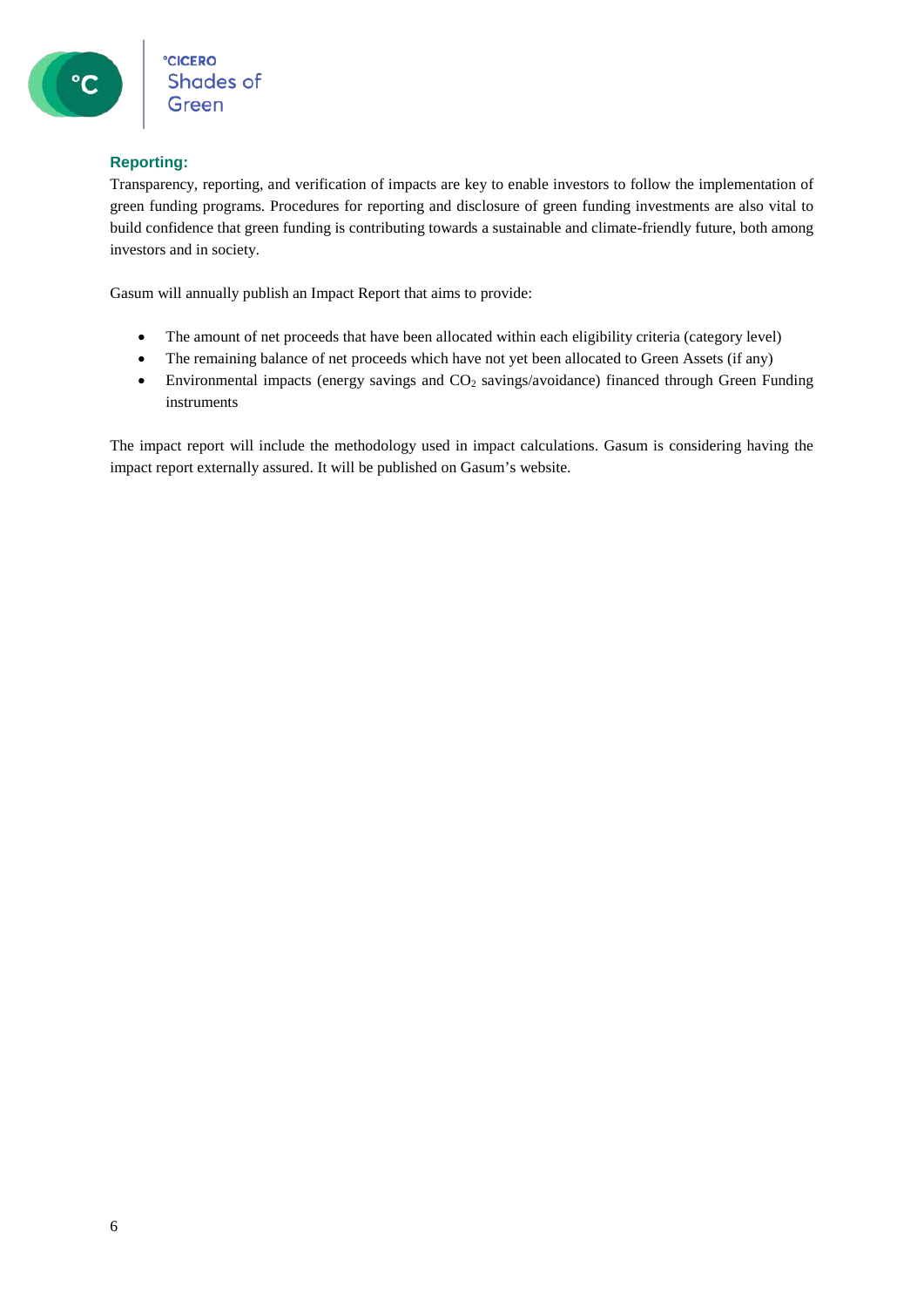

**CICERO Shades of** Green

## **3 Assessment of Gasum's green funding framework and policies**

The framework and procedures for Gasum green funding investments are assessed and their strengths and weaknesses are discussed in this section. The strengths of an investment framework with respect to environmental impact are areas where it clearly supports low-carbon projects; weaknesses are typically areas that are unclear or too general. Pitfalls are also raised in this section to note areas where issuers should be aware of potential macrolevel impacts of investment projects.

#### **Overall shading**

Based on the project category shadings detailed below, and consideration of environmental ambitions and governance structure reflected in Gasum 's green funding framework, we rate the framework **Dark Green.**

#### **Eligible projects under the Gasum green funding framework**

At the basic level, the selection of eligible project categories is the primary mechanism to ensure that projects deliver environmental benefits. Through selection of project categories with clear environmental benefits, green fundings aim to provide investors with certainty that their investments deliver environmental returns as well as financial returns. The Green Bond Principles (GBP) and Green Loan Principles both require that projects should have e clear environmental benefits, and that project selection should be well defined.

| Category                                              | Eligible project types                                                                                                                                                                                                                                                                                                                                                                                                                                       |              | <b>Green Shading and some concerns</b>                                                         |
|-------------------------------------------------------|--------------------------------------------------------------------------------------------------------------------------------------------------------------------------------------------------------------------------------------------------------------------------------------------------------------------------------------------------------------------------------------------------------------------------------------------------------------|--------------|------------------------------------------------------------------------------------------------|
| Renewable<br><b>Energy and</b><br>circular<br>economy | 1) Biogas or liquefied biogas (LBG) for the use of<br>transport on land and at sea, industry and energy<br>production.                                                                                                                                                                                                                                                                                                                                       | $\checkmark$ | <b>Dark Green</b><br>All construction projects can have<br>adverse local environmental impacts |
| adapted<br>products                                   | 2) Recycled fertilizer and nutrient products supplied $\checkmark$<br>to partners in agriculture or industry.                                                                                                                                                                                                                                                                                                                                                |              | Production of biogas/biomethane<br>produce fugitive emissions                                  |
|                                                       | Investments can be in R&D of renewable and low-<br>carbon feedstocks, products, processes, and<br>technologies; Investments in and maintenance of<br>facilities and equipment used for production or<br>storage of products; Investments in and maintenance<br>of infrastructure used for transporting and delivering<br>the products, and; Other investments that improve<br>availability and access to renewable, low-carbon and<br>eco-efficient products |              |                                                                                                |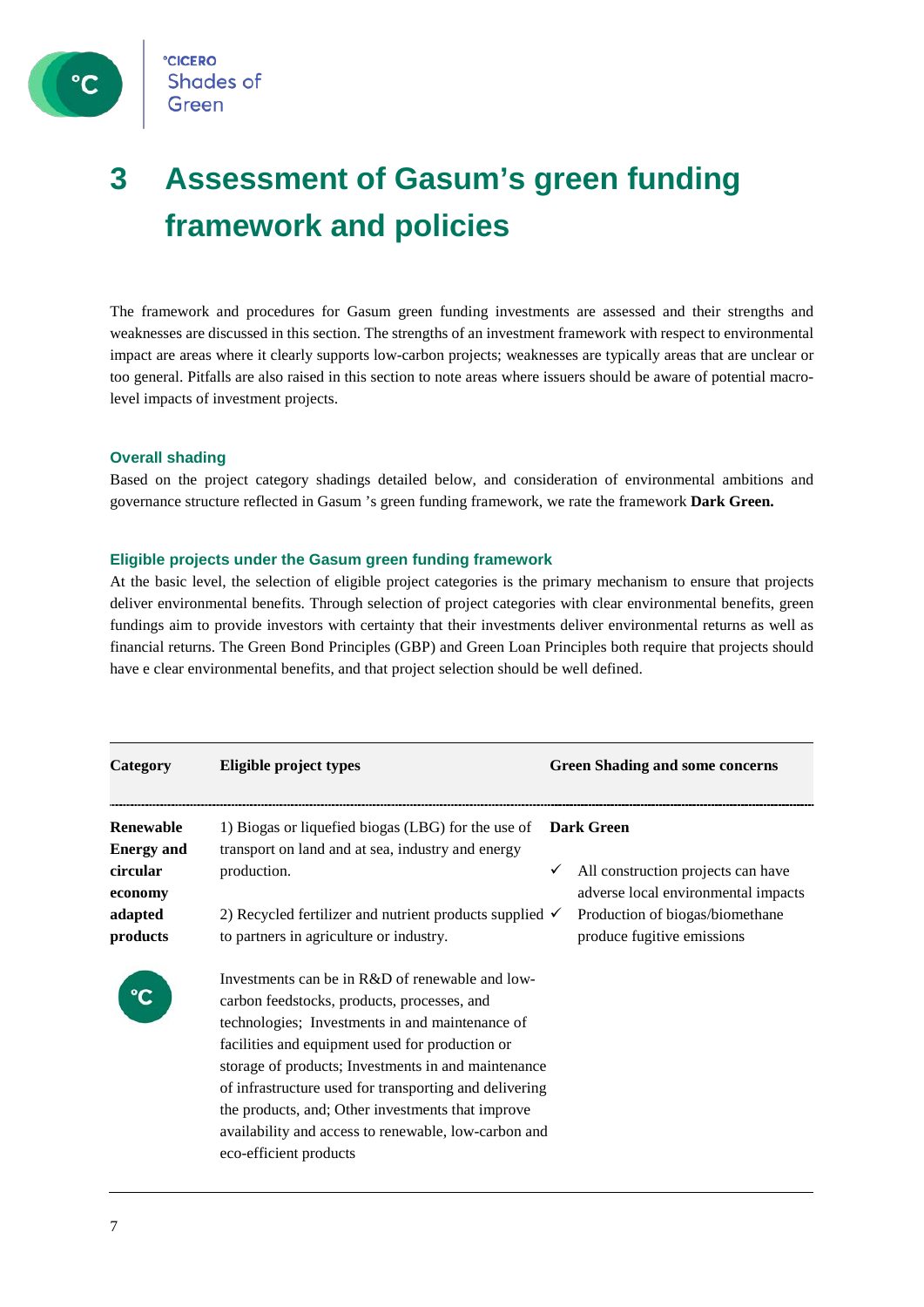

#### **Waste**

**Management and Pollution Prevention and Control**



- 1) Treatment of a wide feedstock base of biodegradable fractions of waste and agricultural side-streams of the society.
- 2) Development of the use of side-streams of biogas production and improving resource efficiency of the process, and increasing the use of renewable energy in Gasum's operations

Investments can be in R&D of waste management and pollution prevention solutions; Equipment and management systems for reduction of waste, wastewater, residuals and air emissions; Equipment and management systems for improved capacity / efficiency to process feedstocks; Developing renewable energy production for use in Gasum operations

#### **Dark Green**

 As with any activity, recycling will entail some emissions (e.g., through energy use, transport, etc.) and discharges to the environment (e.g., plastic pollutants etc.) and should be managed to ensure impacts are minimized

## **Energy**



- **Efficiency** 1) Overall energy efficiency improvements in own or customer operations
	- 2) Improvements related to management systems

Investments will only be made in operational energy saving projects or management systems related to the other Green Asset Categories

#### **Medium Green**

 The energy efficiency measures must align and contribute to Gasum's energy savings targets but they don't have to meet any thresholds in order to qualify as eligible.

Table 1. Eligible project categories

#### **Governance Assessment**

Four aspects are studied when assessing Gasum 's governance procedures: 1) the policies and goals of relevance to the Green funding Framework; 2) the selection process used to identify eligible projects under the framework; 3) the management of proceeds; and 4) the reporting on the projects to investors. Based on these aspects, an overall grading is given on governance strength falling into one of three classes: Fair, Good or Excellent. The overall assessment of Gasum's governance structure and processes gives it a rating of Excellent.

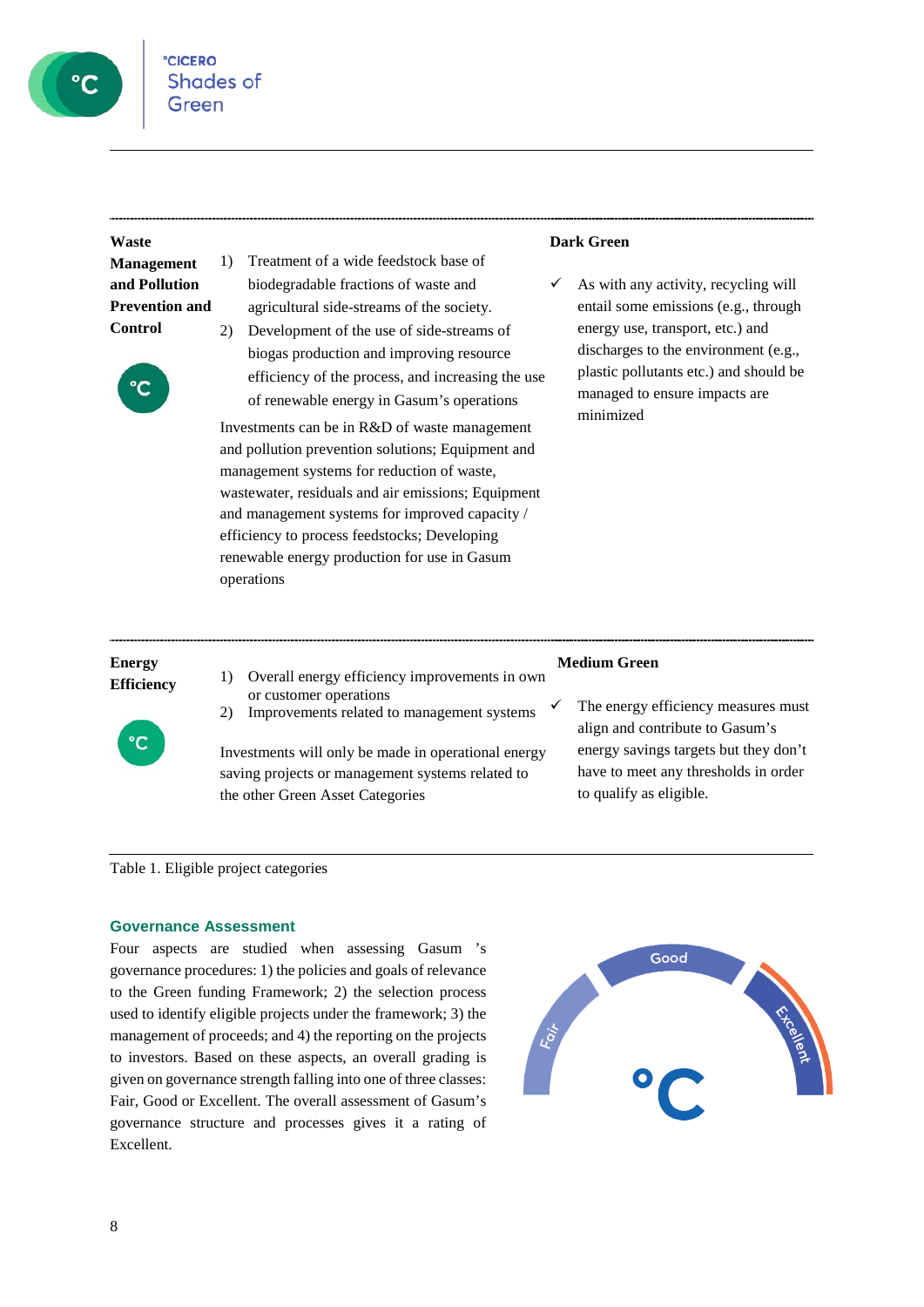#### **Strengths**

Gasum has in place advanced systems for ensuring good governance and process around sustainability for the company broadly speaking, as well as for the Green Funding Framework in particular. Its Corporate Responsibility Report is prepared in accordance with the Core option of the Global Reporting Initiative (GRI). GHG emissions, energy use and water metrics are reported on annually.

In Finland and Sweden, Gasum promotes a circular economy by processing biodegradable waste and agricultural side streams and producing biogas and recycled nutrients. Gasum is one of the leading processers of biodegradable waste and suppliers of renewable biogas in the Nordic countries. The biowaste is used as feedstock in the production of renewable biogas. Biogas is suitable for various purposes, including road transport segment and industrial uses. In road transportation, Gasum's biogas is estimated to reduce the greenhouse gas emissions generated over the fuel life cycle by up to 85-90% compared with traditional fossil fuels. The company is aiming to increase its biogas production capacity significantly over the coming years. This strategy is underpinned by the EU's revised Waste Directive and revised Renewable Energy Directive, as well as current proposals included in the EU Commission's Circular Economy Package. By reaching its sales volumes targets, Gasum aims to enable 1,300,000 t  $CO_2$  emission reductions for its customers by 2025 compared to 2014.

Gasum's biogas used in transport fulfils the Nordic Swan Ecolabel criteria. During 2018, Gasum's Finnish biogas plants that are covered by the scheme were evaluated with the new stricter Ecolabel criteria. The label makes it easy for consumers and professional buyers to choose better environmental goods and services. The Nordic Swan Ecolabel guarantees that:

- the emission reduction is at least 60% when using sewage sludge as the raw material and 70% if the raw material is biodegradable waste;
- palm oil, soybean oils and sugar cans are not used as a raw material; and
- genetically modified plants are not used as a raw material.

Another aspect of Gasum's circular economy efforts is its production of fertilizer products: the residual solids and liquids created through the production of biogas are collected and used as fertilizer products in industry, agriculture, landscaping and can also be turned into gardening soil through a process of maturation involving composting. Gasum is producing organic fertilizers totalling 930 000 tons per year.

Gasum will report its GHG reduction impacts of its green funding in accordance with EU's Renewable Energy Directive (82009/28/EC) and the Finnish Energy Authority. The grid factor for Finnish electricity to be used is 128.5 g  $CO<sub>2</sub>/kWh$ : the same grid factor as the company uses to report its corporate level GHG emissions.

Other strong governance aspects of Gasum's Green Funding Framework include a 3-step project selection protocol where environmental expertise will be required at all decision gates, the consideration of supply chain impacts for all Gasum projects and granular and consistent reporting with potential external verification. The reporting will include a list of the assets invested in and impacts at the category level.

#### **Weaknesses**

We find no overall weaknesses in Gasum's Green Funding Framework.

#### **Pitfalls**

Gasum has not yet adopted the guidelines of TCFD and currently has no resiliency plans implemented in its business planning. However, both aspects are being considered for implementation in the near future. We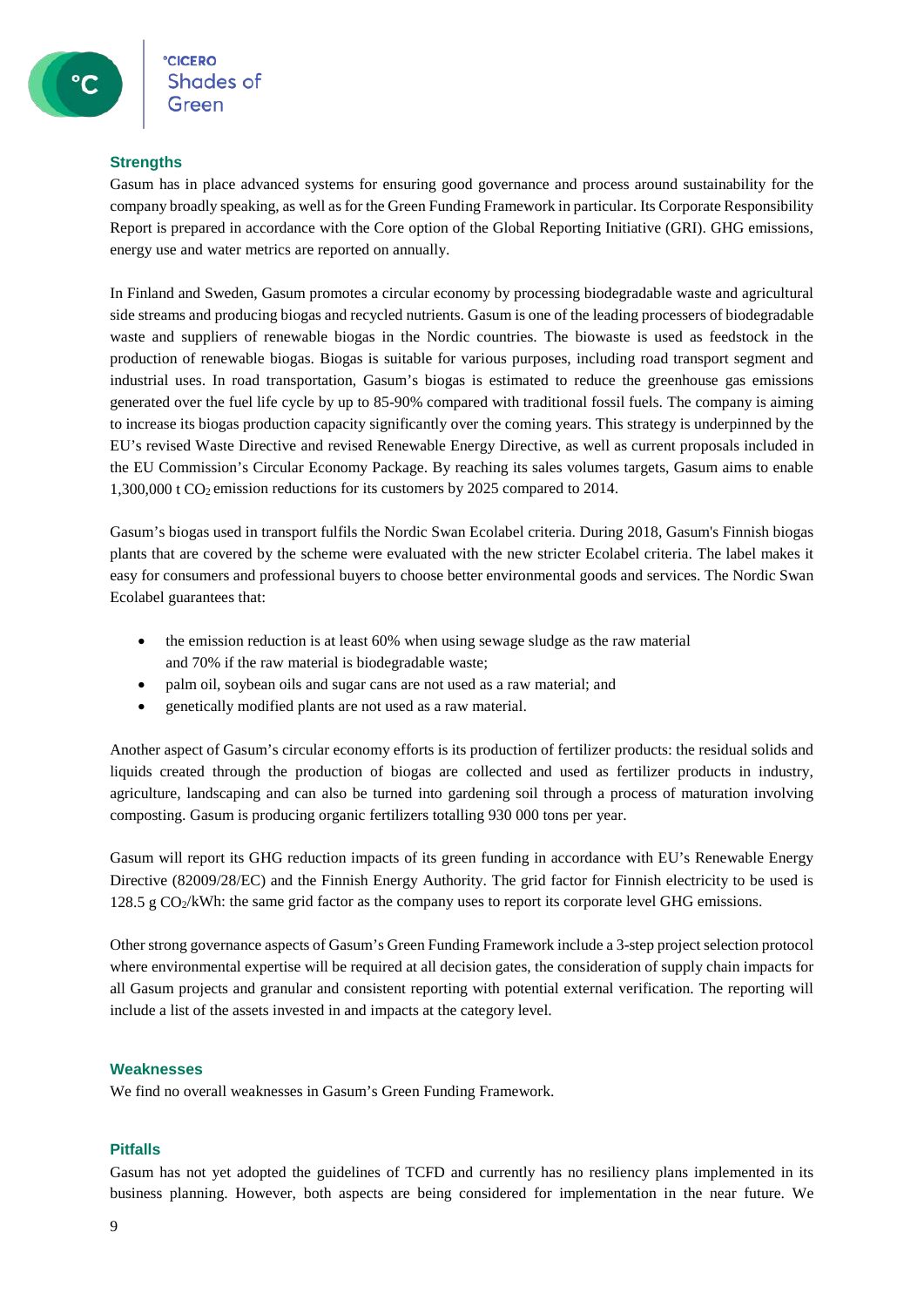

# **CICERO**<br>Shades of

encourage the company to make sure resilience and climate risk management become embedded as priorities in its plans and procedures.

In 2018, the company's cumulative energy efficiency savings were 4,672 MWh, which is above the savings target it has set itself for 2020. Moreover, energy saving plans have been created for both biogas and LNG production facilities and are followed up on regularly. These are positive features of Gasum's energy efficiency plans, however it is our assessment that the targets could be higher: The company aims for 1% energy efficiency improvements annually until 2025. In this respect, Gasum follows the guidelines of the Finnish Government. But according to the International Energy Agency (on a global level), energy efficiency must increase by 3.2% per annum until 2040 in order to be in line with the SDS scenario. Gasum's corporate energy efficiency target is 1 % per annum and hence lower than IEA's recommendation.

Impact reporting for green financial instruments other than green bonds is a relatively new field. We encourage the issuer to be as transparent and clear as feasible regarding the attribution of achieved impacts to single instruments.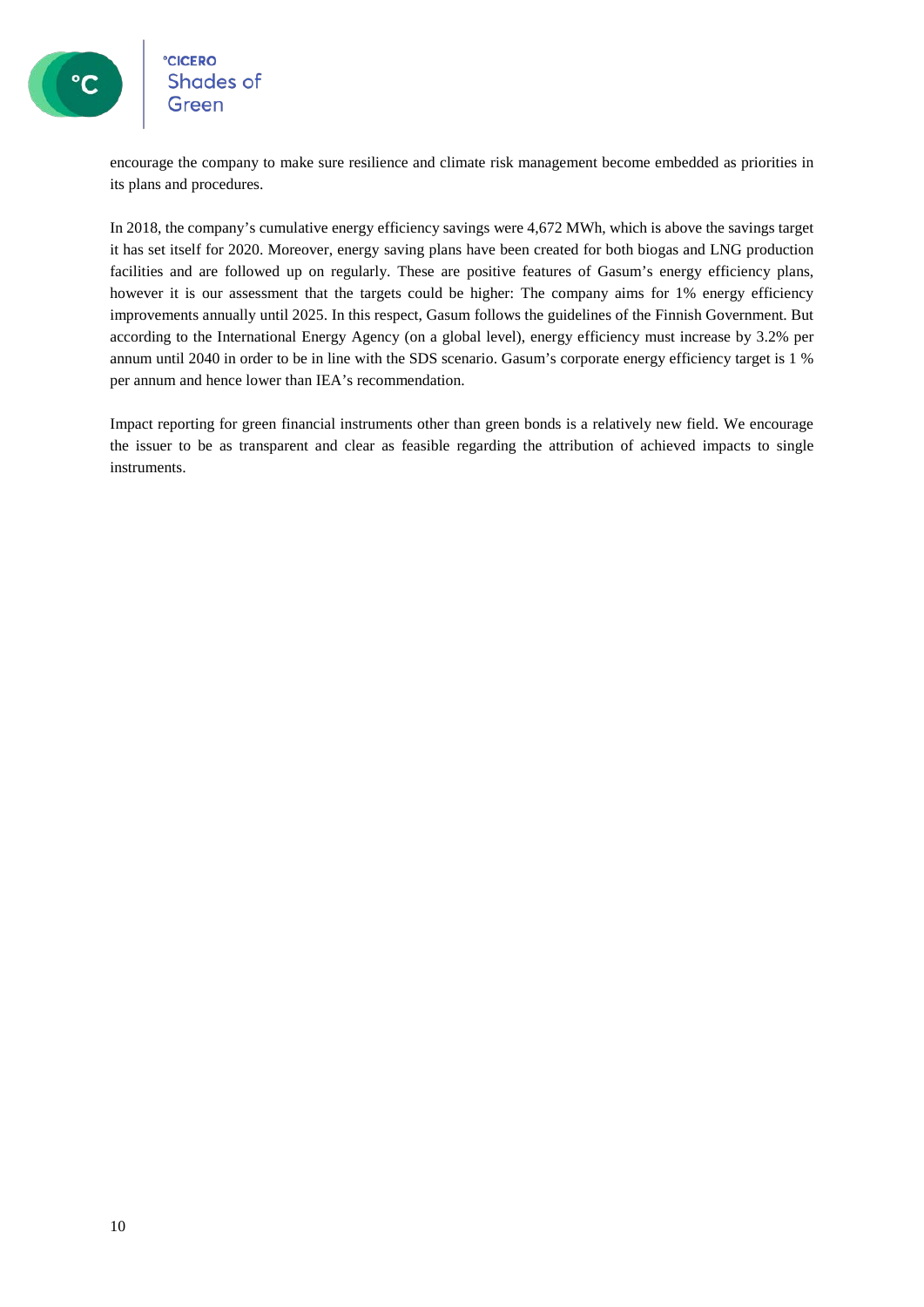

 $\bullet$ 

# **Appendix 1:** Referenced Documents List

| <b>Number</b>  | <b>Document Document Name</b>                                                           | <b>Description</b>                   |
|----------------|-----------------------------------------------------------------------------------------|--------------------------------------|
| 1              | Gasum Green Funding Framework, June 2019                                                | Green funding framework              |
| $\overline{2}$ | Gasum Corporate Responsibility 2018 – Cleaner Gasum's Sustainability Report<br>Tomorrow |                                      |
| 3              | Gasum Code of Conduct                                                                   | Gasum's code of conduct              |
| 4              | <b>CR KPI Reporting</b>                                                                 | Gasum's quarterly CR report (sample) |